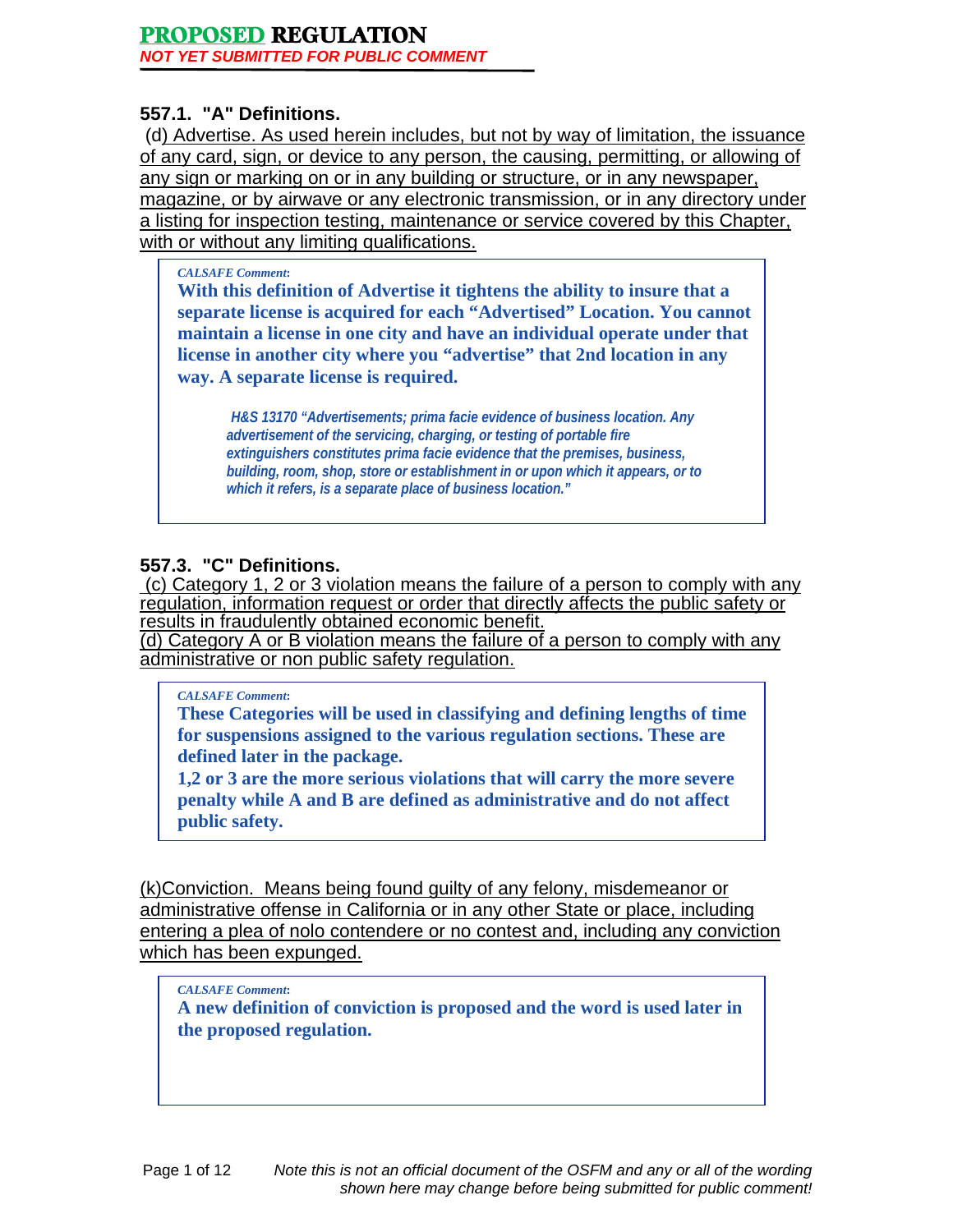*NOT YET SUBMITTED FOR PUBLIC COMMENT* 

# **557.5. "E" Definitions**

(g) Exchange. The placement of a portable fire extinguisher that has all of the required services in place of a portable fire extinguisher that requires service.

*CALSAFE Comment***:** 

**Exchange becomes a key definition in that the proposed regulations will address "exchanges".** 

# **557.19 "S" Definitions**

(d) Service Vehicle. A properly equipped vehicle used for the inspection, maintenance, service, or test of portable fire extinguishers.

## *CALSAFE Comment***:**

**The description "properly equipped" has been added to the definition of Service Vehicle. Properly equipped will be defined by the FE-4 list of equipment available on the OFSM website (copy included). Remember that in addition to being properly equipped a service vehicle must also be properly marked as defined in 560.4 (requires business name, license # and phone number on each side of the vehicle).** 

**560.6. Condemned Extinguisher Portable Fire Extinguisher Exchanges**  Exchanges of portable fire extinguishers as defined in Section 557.5 are not allowed. Exception: As allowed in Section 575.1 and 591.5

#### *CALSAFE Comment***:**

**560.6 is one of the more significant proposed changes. It clearly states that Exchanges (as defined above) ARE NOT ALLOWED. The exceptions in 575.1 and 591.5 allow extinguishers to be left as loaners where the customer's original extinguisher taken away for service will be brought back.** 

# **563.1. Instruction Manual.**

An extinguisher instruction manual shall be provided to the owner or the owner's agent giving condensed instructions and cautions necessary to its installation, operation, inspection and maintenance. This manual shall be provided upon the sale or transfer of the extinguisher. The manual may shall be specific to the extinguisher involved or it may cover many types.

#### *CALSAFE Comment***:**

**This is a wording correction to clarify the intent of the section. It is intended that the manual include the type extinguisher that is being sold. The word "may" was too optional. While all manufactures provide manuals with their extinguishers not everyone is diligent about passing it onto the buyer. It is worthwhile reminding everyone that this manual is required during any sale or transfer weather the extinguisher is new or reconditioned.**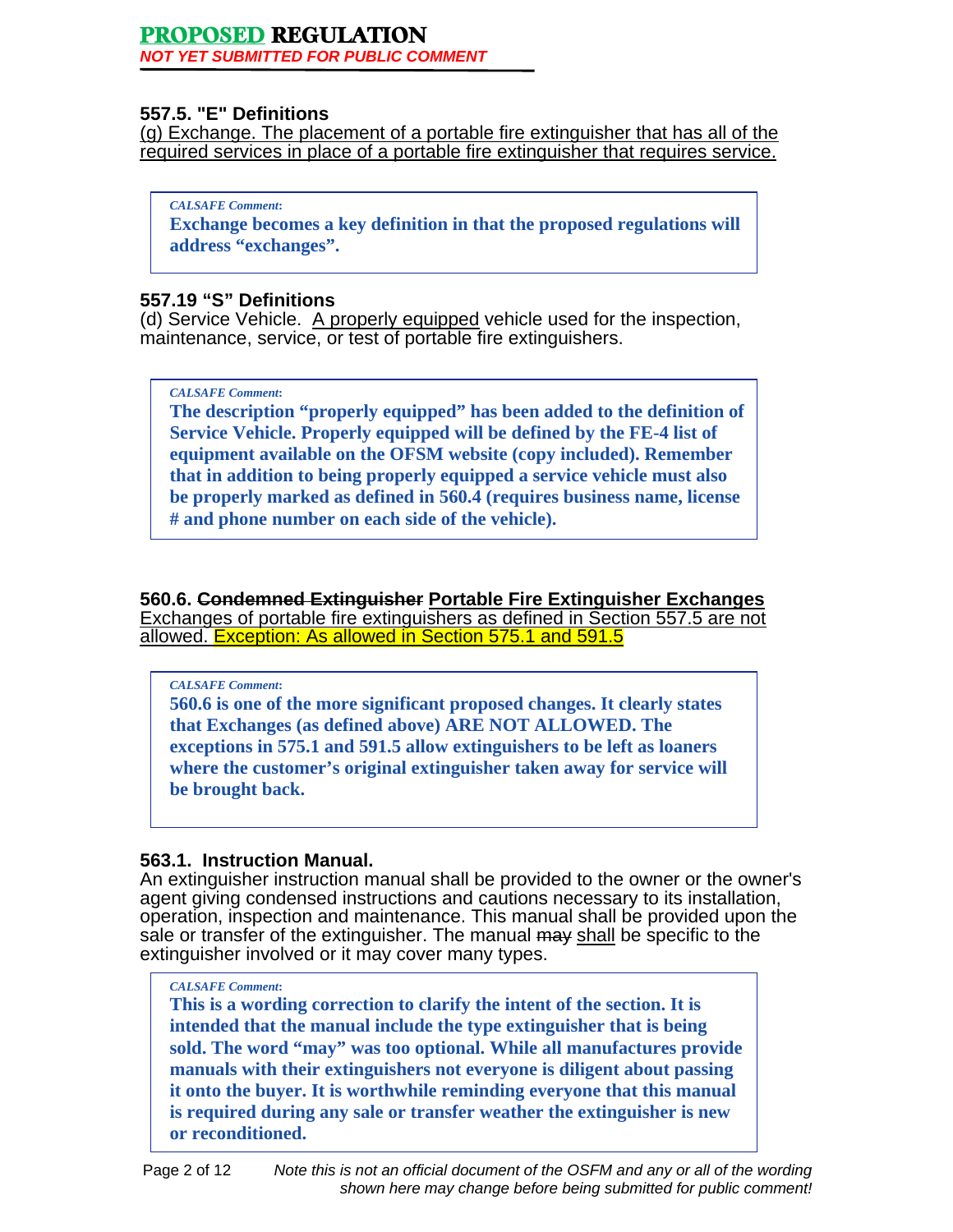# **575.1 Maintenance and Required Service Intervals**

(i) Exchanges of portable fire extinguishers in lieu of completing the required maintenance or repair are not allowed. Portable fire extinguishers shall not be removed from the premises for internal maintenance or repair without being temporarily replaced by a fire extinguisher suitable for the type of hazard being protected and shall be of at least equal rating and size. *The replacement extinguisher shall be* labeled as "LOANER" on the back of the Annual Maintenance tag. The owner's original unit shall be returned within 60 calendar days. Documentation must be left with the customer that contains the following: (1) Specific reason for removal

- (2) Date of removal
- (3) Serial number of extinguisher removed
- (4) Signature by the owner or owner's representative
- (5) Concern name
- (6) License number
- (7) Technician's name
- (8) Certificate of Registration number

# **591.5. Replacement Extinguishers**

Portable fire extinguishers shall not be removed from the premises for hydrostatic testing or any other purpose, without first temporarily replacing the with a fire extinguisher suitable for the type of hazard being protected and shall be at least equal rating and size replacing the extinguisher with a unit rated for the hazard being protected. Exchanges of portable fire extinguishers as defined in Sec 557.5 are not allowed as an alternative to performing the required hydrostatic testing. *The replacement extinguisher shall be….(the rest of the wording is the same as above)*

#### *CALSAFE Comment***:**

**This wording restates the fact that** *exchanges are not allowed* **in lieu of performing maintenance or repair. An extinguisher that is removed for service is to be temporarily** *replaced* **by an extinguisher suitable for the type of hazard being protected and must be the same size and at least rated the same as the removed extinguisher. Note the other new requirements for this "loaner" extinguisher:** 

 **The word "Loaner" must appear on the back of its service tag The owner's "***original***" extinguisher returned within 60 days** 

 **A document left with owner that includes these 8 items This "replacement extinguisher" wording is repeated in 591.5 under hydrostatic testing Article 7. In 595.5 it again states that** *exchanges are not allowed as an alternative* **to performing the hydrostatic test. So if your customer does not want to pay for the maintenance or service then the alternative would be to sell them a new or reconditioned extinguisher. Recognizing this, the original package had language to regulate the sale of "used extinguishers". That wording was pulled and may be addressed in a later package.**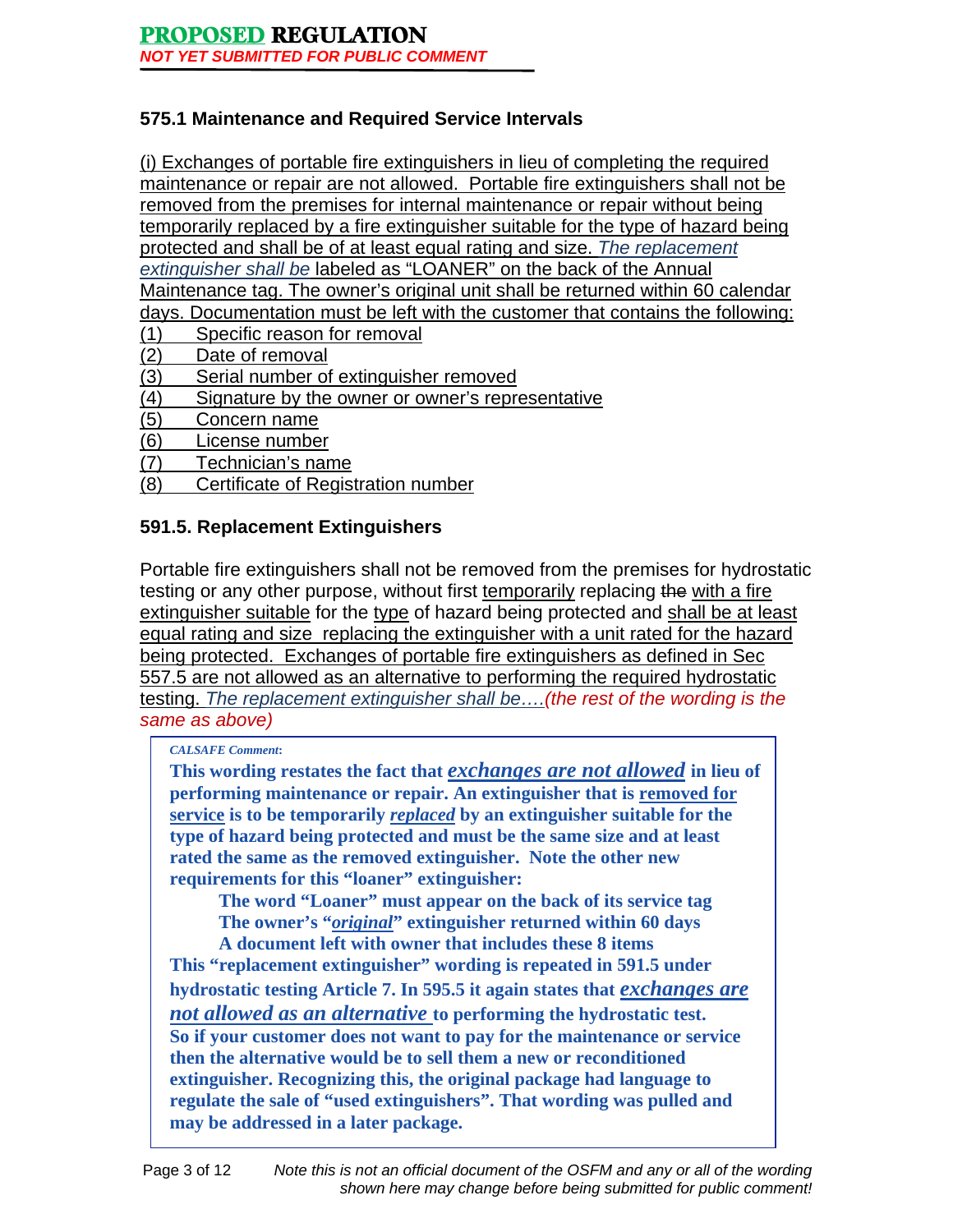*NOT YET SUBMITTED FOR PUBLIC COMMENT* 

#### **595.4. Duplicate Issuance.**

.... A fee equal to fifty percent (50%) of the original fee as prescribed in Section 560 shall be submitted for the issuance of a duplicate certificate of registration.

# **595.7. Business location.**

… A licensed concern shall notify the State Fire Marshal of a change of location on a Fire Extinguisher Concern License Status/Change application form and submit a fee of \$125.00 as prescribed in Section 560.

*CALSAFE Comment***:** 

**The changes in 595.4 & 595.7 are editorial corrections to refer fees to list of fees defined in Section 560.** 

## **596. General.**

(e) All recorded dates and pressures on Annual Maintenance Tags, Verification of Service Collars and Hydrostatic Test Labels shall be indicated by perforation such as is done by a hand punch.

#### *CALSAFE Comment***:**

**596 (e) was added because of practices like blotting out the selection with a pin. This change makes it mandatory to actually "punch" the selection so the choice is very clearly evident.** 

# **596.3. Attaching Tag.**

(a) One Annual Maintenance Tag shall be attached only after completing required service to each portable fire extinguisher and in such a position as to be conveniently inspected…

#### *CALSAFE Comment***:**

**This additional wording makes it clear at what point the annual maintenance tag is to be attached. It is only** *after* **completing the**  *required* **service. This spells out another "common sense" action that now has to be spelled out because of how some have abused what they see as a loop hole.** 

#### **596.12. Permissive Use.**

Licensed concerns shall use the Seal of Registration on every Annual Maintenance tag required by this chapter. and may use such seal for any of the following purposes:

(1) Labels for containers of approved portable fire extinguishers.

(2) Labels for portable fire extinguishers not otherwise prohibited by this chapter.

(3) Printed matter including advertising matter and copy for publication.

(4) Letterhead, personal cards and similar stationery.

(5) Stencils for any of the above.

#### *CALSAFE Comment***:**

**The ONLY permissive use for the seal would be on the Annual Maintenance tag. NOTE: It will no longer be permissible to use the OSFM seal in any of your advertising!**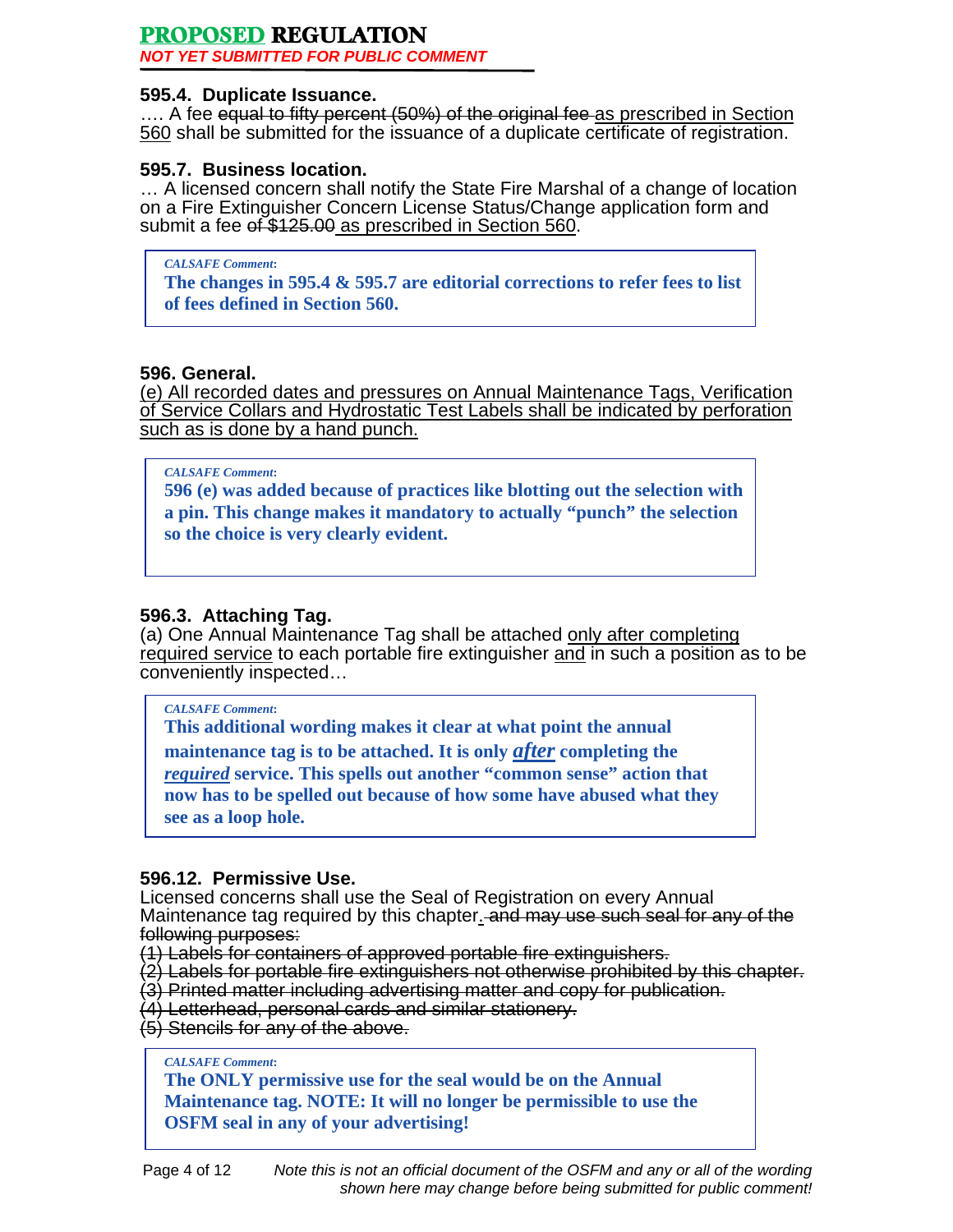# **Article 14.** WATER TYPE EXTINGUISHERS [REPEALED]**Enforcement of Licensing and Certificate of Registration Requirements .**

#### *CALSAFE Comment***:**

**Article 14 will be a completely new Article (recycled from a repealed usage) that focuses on Chapter 3 (Fire Extinguisher) enforcement items.** 

# **600. Inspection.**

During normal business hours, the State Fire Marshal or designee or the local fire authority may examine or inspect any materials, tools, or documentation of the fire extinguisher concern or service vehicle as required by this chapter to ensure compliance with all applicable laws and regulations.

#### *CALSAFE Comment***:**

**This will establish in regulation the right of either the OFSM** *or the Local Fire Authority* **to examine or inspect materials, tools or documentation of a concern's location** *or service vehicle***. No "search warrant" is required.** 

# **603. Fraudulent Impersonation.**

Any licensee, or employee thereof, who willfully wears, exhibits, or uses the authorized uniform, insignia, emblem, device, label, certificate, card, or writing of an officer or member of a fire department or a deputy state fire marshal, with the intent of fraudulently impersonating an officer or member of a fire department or the Office of the State Fire Marshal, or of fraudulently inducing the belief that he or she is an officer or member of a fire department or the Office of the State Fire Marshal as prohibited in Sections 538(e) of the Penal Code shall be subject to license denial, revocation, or suspension.

#### *CALSAFE Comment***:**

**This is a major concern of the OSFM and local fire enforcement. In many complaint cases the end user has complained that the fraudulent company has been perceived to be in some official capacity because of the way they were dressed and represented themselves. It is always important to represent yourself and the service you are there to perform properly.** 

# **604. Assessment of Violation.**

When a fire extinguisher concern or certificate of registration holder is found to be in violation of any section of the Health and Safety Code or regulation, the licensee or certificate of registration holder shall be suspended or assessed an administrative penalty in lieu of suspension in accordance with Chapter 12.

#### *CALSAFE Comment***:**

**This is beginning of the new language associated with the legislative authority to allow a fine in lieu of suspension. Chapter 12 is the new chapter to bring into regulation the language allowed by the law which applies to all programs, not just the fire extinguisher program.**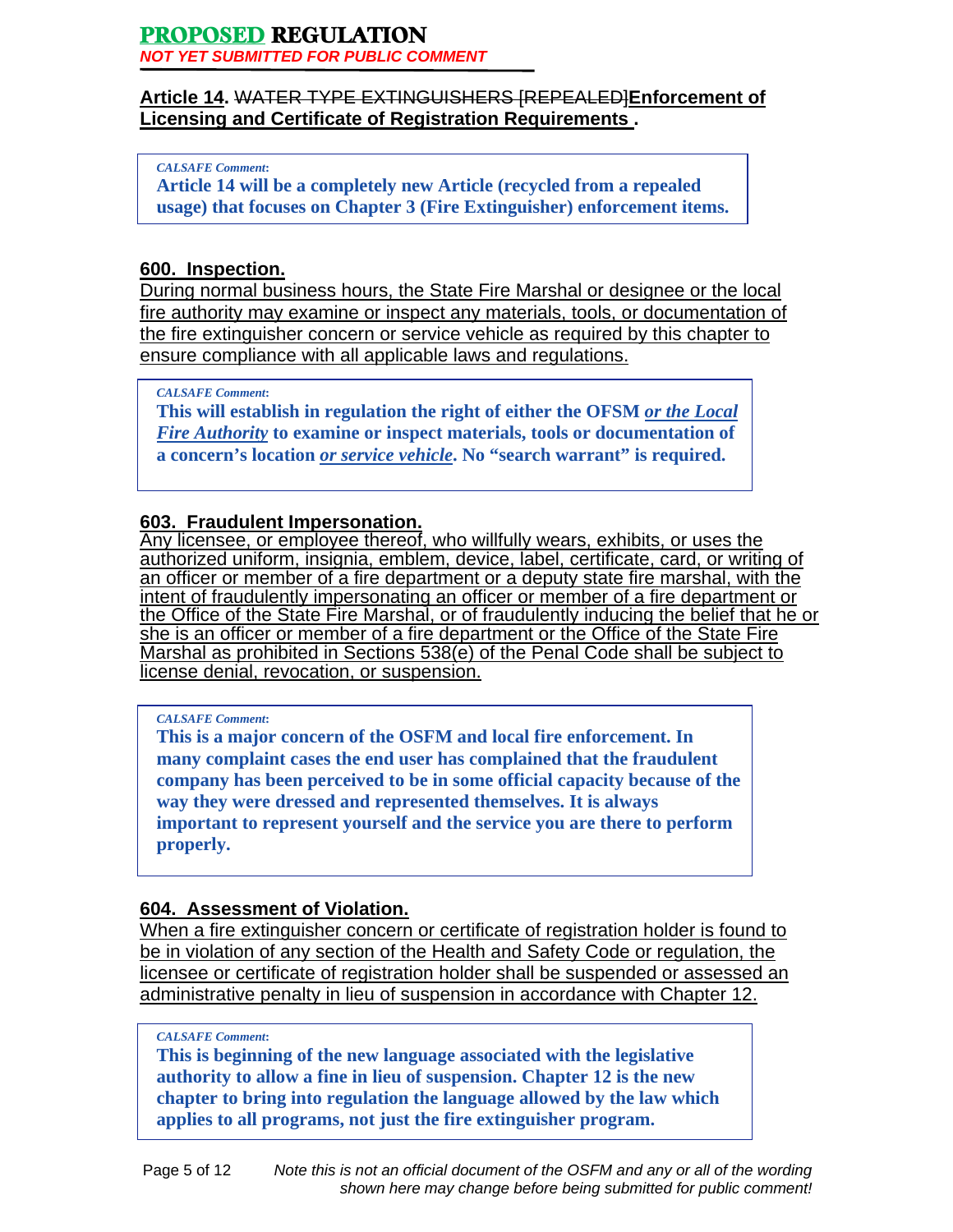## **605 Category of Violation.**

When determining category of violation and days of suspension refer to Tables 6 and 7.

#### **Table 6 Days of Suspension**

| Rating         | Day of Suspension:      |
|----------------|-------------------------|
|                |                         |
| (1) Category 1 | 6 - 10 days             |
| (2) Category 2 | 4 - 7 days              |
| (3) Category 3 | $3 - 5$ days            |
| 4) Category A  | $2 - 4$ days            |
| (5) Category B | $\overline{1}$ - 3 davs |

#### *CALSAFE Comment***:**

**Table 6 assigns the range of days of suspension that each category is subject to. The range allows the OSFM discursion when assessing a penalty. You can see that Categories 1-3 are the most severe and A & B the least. A & B are administrative and non safety related issues. Table 7 that starts on the next page, assigns a category for each section of Chapter 3.** 

# **Table 7 Fire Extinguisher Violation**

| Section | <b>Title of Section</b>                                           | <b>Category</b>          |
|---------|-------------------------------------------------------------------|--------------------------|
| Number  |                                                                   |                          |
|         |                                                                   |                          |
| 560.2.  | <b>Deceptive Practices</b>                                        | 1                        |
| 560.3.  | <b>Employer Responsibilities</b>                                  | $\overline{2}$           |
| 560.4.  | <b>Vehicle Marking</b>                                            | $\overline{2}$           |
| 560.6   | Portable Fire Extinguisher Exchanges                              | 1                        |
| 563.    | <b>Operating Instructions</b>                                     | $\overline{A}$           |
| 563.1.  | <b>Instruction Manual</b>                                         | $\underline{\mathsf{B}}$ |
| 565.    | <b>Selection of Fire Extinguishers</b>                            | $\overline{\mathsf{B}}$  |
| 565.1.  | <b>Classification of Hazards</b>                                  | $\overline{\mathsf{B}}$  |
| 565.2.  | <b>Selection by Hazard</b>                                        | $\overline{\mathsf{B}}$  |
| 566.    | <b>Application for Specific Hazards</b>                           | $\overline{A}$           |
| 567.    | Distribution of Fire Extinguishers                                | $\overline{B}$           |
| 567.2.  | Cabinets                                                          | A                        |
| 567.3.  | Installation                                                      | $\frac{3}{3}$            |
| 567.4.  | <b>Brackets</b>                                                   |                          |
| 567.5.  | <b>Physical Damage Protection</b>                                 | $\overline{3}$           |
| 567.6.  | Mounting                                                          | A                        |
| 567.7.  | <b>Sealed Cabinets</b>                                            |                          |
| 567.8.  | <b>Installation Temperatures</b>                                  |                          |
| 568.    | Fire Extinguisher Size and Placement for Class A Hazards          | $\frac{B}{3}$            |
| 569.    | Fire Extinguisher Size and Placement for Class B Fires other than | $\overline{3}$           |
|         | for Fires in Flammable Liquids of Appreciable Depth               |                          |
| 570.    | Fire Extinguisher Size and Placement for Class B Fires in         | $\overline{3}$           |
|         | Flammable Liquids of Appreciable Depth Mounting                   |                          |

Page 6 of 12 *Note this is not an official document of the OSFM and any or all of the wording shown here may change before being submitted for public comment!*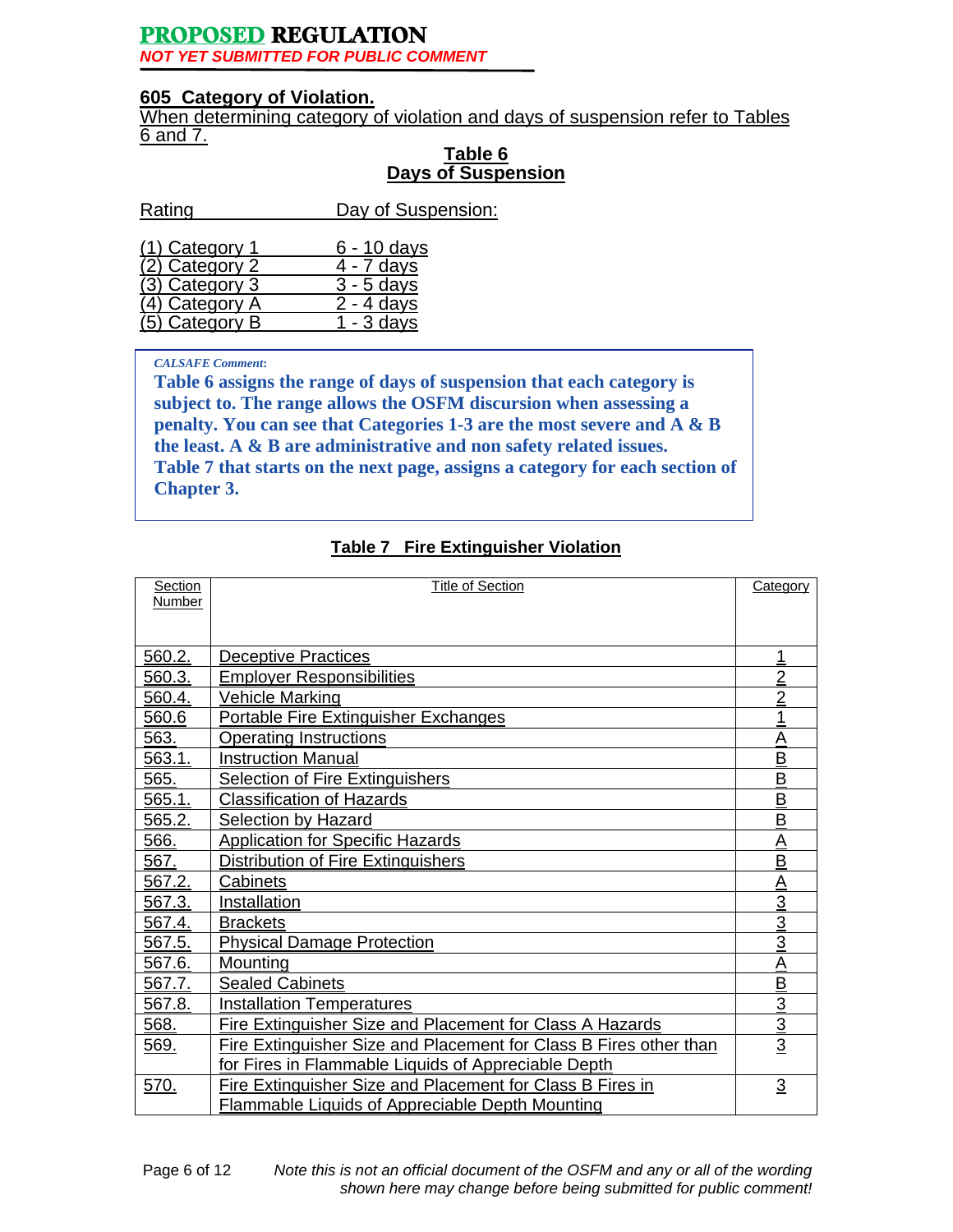*NOT YET SUBMITTED FOR PUBLIC COMMENT* 

| 571.           | Fire Extinguisher Size and Placement for Class C Hazards           | $\overline{3}$          |
|----------------|--------------------------------------------------------------------|-------------------------|
| 572.           | Size and Placement for Class D Hazards                             | $\overline{3}$          |
| 573.           | <b>Fire Extinguisher Size and Placement for Commercial Cooking</b> | $\overline{3}$          |
|                | Operations                                                         |                         |
| 574.           | General                                                            | B                       |
| 574.1          | Frequency of Inspection                                            | $\overline{\mathsf{B}}$ |
| 574.2.         | <b>Inspection Procedures</b>                                       | 1                       |
| 574.3.         | Corrective Action                                                  | <u>1</u>                |
| 574.4.         | Nonrechargeable Extinguishers                                      | $\mathbf 1$             |
| 574.5.         | <b>Inspection Recordkeeping</b>                                    | <u>B</u>                |
| 575.           | <b>Servicing, General</b>                                          | $\overline{2}$          |
| 575.1.         | Maintenance and Required Service Intervals                         | $\overline{1}$          |
| (a/b/c/d)      |                                                                    |                         |
| <u>575.1.</u>  | <b>Maintenance and Required Service Intervals</b>                  | $\Delta$                |
| (e)            |                                                                    |                         |
| 575.1.         | Maintenance and Required Service Intervals                         | $\overline{1}$          |
| (f/g/h/i)      |                                                                    |                         |
|                | 575.1. (i) Exchanges of portable fire extinguishers                | <u>A</u>                |
| 575.2.         | <b>Maintenance Requirements</b>                                    | 1                       |
| 575.3.         | <b>Maintenance Procedures</b>                                      | 1                       |
| 575.4.         | Dry Chemical and Dry Powder Portable Fire Extinguishers            | 1                       |
| 575.5.         | <b>Carbon Dioxide Extinguishers</b>                                | 1                       |
| 575.6.         | <b>Halogenated Agent Extinguisher</b>                              | 1                       |
| <u>575.7.</u>  | <b>Stored Pressure Water Type Extinguishers.</b>                   | 1                       |
| 575.8.         | <b>AFFF and FFFP Extinguishers</b>                                 | <u> 1</u>               |
| 575.9.         | <b>Pump-Tank Extinguishers</b>                                     | 1                       |
| 575.10.        | Out of Service                                                     | $\overline{2}$          |
| 575.11.        | <b>Safety Pins</b>                                                 | 1                       |
| <u>575.12.</u> | <b>Seal or Tamper Indicators</b>                                   | 1                       |
| 575.13.        | <b>Anti-freeze Solution</b>                                        | $\overline{1}$          |
| 575.14.        | Nitrogen Cylinder Operated Wheeled Extinguishers                   | $\overline{1}$          |
| 575.15.        | <b>Conductivity Test</b>                                           | $\overline{1}$          |
| <u>(a)</u>     |                                                                    |                         |
| 575.15         | <b>Conductivity Test</b>                                           | <u>A</u>                |
| (b)            |                                                                    |                         |
| 575.16.        | <b>Wet Chemical Fire Extinguishers</b>                             | 1                       |
| 576.1.         | <b>Maintenance Recordkeeping</b>                                   | <u>A</u>                |
| 577.1.         | <b>Condemned Extinguishers</b>                                     | 1                       |
| 577.2.         | <b>Obsolete Fire Extinguishers</b>                                 | <u>1</u>                |
| 578.1.         | Recharging, General                                                | 1                       |
| <u>578.2.</u>  | <b>Recharge Agents</b>                                             | 1                       |
| 578.3.         | Dry Powder                                                         | 1                       |
| 578.4.         | <b>Replacement Pressure Gauge</b>                                  | 1                       |
| 578.5.         | <b>Precautionary Pressurizing Measures</b>                         | $\overline{3}$          |
| 578.6.         | <b>Pressurizing Gas</b>                                            | 1                       |
| 578.7.         | <b>Conversion of Extinguisher Types</b>                            | 1                       |
| 578.8.         | <b>Removal of Moisture</b>                                         | 1                       |
| 578.9.         | Carbon Dioxide Recharging                                          | 1                       |
| 578.10.        | Leak Test                                                          | 1                       |
| 578.11.        | <b>Recharging Water Types</b>                                      | $\mathbf 1$             |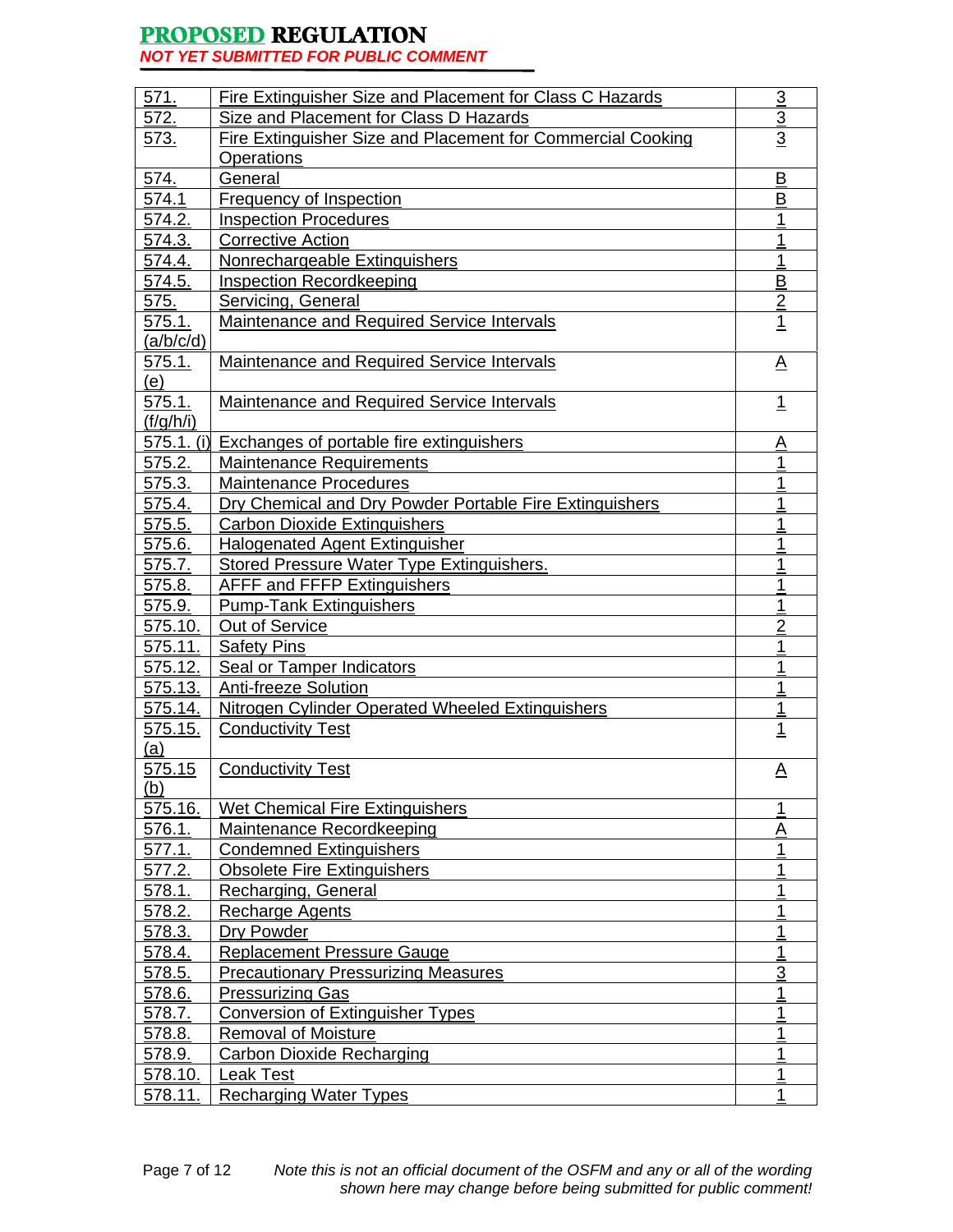*NOT YET SUBMITTED FOR PUBLIC COMMENT* 

| 578.12. | Wet Chemical Agent Re-use                                | 1               |
|---------|----------------------------------------------------------|-----------------|
| 591.1.  | <b>Hydrostatic Testing, General</b>                      | 1               |
| 591.2.  | <b>Corrosion</b>                                         | 1               |
| 591.3.  | <b>Written Certification</b>                             | 1               |
| 591.4.  | <b>Restricted Service</b>                                | 1               |
| 591.5.  | <b>Replacement Extinguishers</b>                         | 1               |
| 591.6.  | <b>Examination of Cylinder Condition</b>                 | 1               |
| 591.7.  | <b>Aluminum Shell/Cylinder</b>                           | 1               |
| 592.    | <b>Frequency</b>                                         | 1               |
| 592.1.  | Compressed Gas Cyl. and Cart.                            | 1               |
| 592.2.  | <b>Hose Assemblies</b>                                   | 1               |
| 592.3.  | Vehicles                                                 | 1               |
| 592.4.  | Non-refillable Factory-sealed Disposable Containers      | 1               |
| 593.1.  | <b>Test Pressures, High Pressure Cylinders</b>           | 1               |
| 593.2.  | <b>Stored Pressure Types</b>                             | 1               |
| 593.3.  | Cartridge-Operated Types                                 | 1               |
| 594.1.  | <b>Test Equipment and Procedure, General</b>             | 1               |
| 594.2.  | <b>Test Equipment D.O.T. Specification Cylinders</b>     | $\underline{A}$ |
| 594.3.  | Test Equipment for Low Pressure Non-D.O.T. Specification | <u>A</u>        |
|         | Cylinders                                                |                 |
| 594.4.  | <b>Testing Procedures</b>                                | $\mathbf 1$     |
| 594.5.  | <b>Recording of Tests</b>                                | <u>A</u>        |
| 595.5.  | <b>Fire Extinguisher License Types</b>                   | $\underline{A}$ |
| (b)–(e) |                                                          |                 |
| 595.6.  | <b>Concern Name</b>                                      | <u>A</u>        |
| 595.7.  | <b>Business location</b>                                 | $\underline{A}$ |
| 595.8.  | Posting of License                                       | $\underline{A}$ |
| 595.9.  | <b>Certificates of Registration</b>                      | $\overline{3}$  |
| 595.11. | Possession of Certificate of Registration                | A               |
| 595.12. | <b>Employer's Responsibility</b>                         | $\overline{B}$  |
| 595.13. | Insurance                                                | $A/2$ *         |
| 596.    | General                                                  | <u>A</u>        |
| 596.1.  | <b>Required Information</b>                              | <u>А</u>        |
| 596.2.  | <b>Size Color and Material</b>                           | Α               |
| 596.3.  | <b>Attaching Tag</b>                                     | $\overline{3}$  |
| 596.4.  | Format                                                   | <u>A</u>        |
| 596.5.  | Date Serviced and Signature                              | <u>A</u>        |
| 596.6.  | <b>Restrictive Use</b>                                   | $\overline{3}$  |
| 596.7.  | Removal of Tags                                          | $\overline{3}$  |
| 596.9.  | Unlawful Use of Listed Label                             |                 |
| 596.10. | Marking of Fire Extinguishers                            | $\frac{3}{3}$   |
| 596.11. | Seal of Registration                                     | $\overline{A}$  |
| 596.12. | Permissive Use                                           | <u>A</u>        |
| 596.13. | <b>Unlawful Use</b>                                      | $\overline{3}$  |
| 596.14. | <b>Cease Use Order</b>                                   |                 |
| 600.    | Inspection                                               | $\frac{3}{2}$   |
| 602.    | <b>Advertisement</b>                                     | $\overline{2}$  |
| 603.    | <b>Fraudulent Impersonation</b>                          | 1               |
|         |                                                          |                 |

\*The maximum daily penalty is to be used \$250.00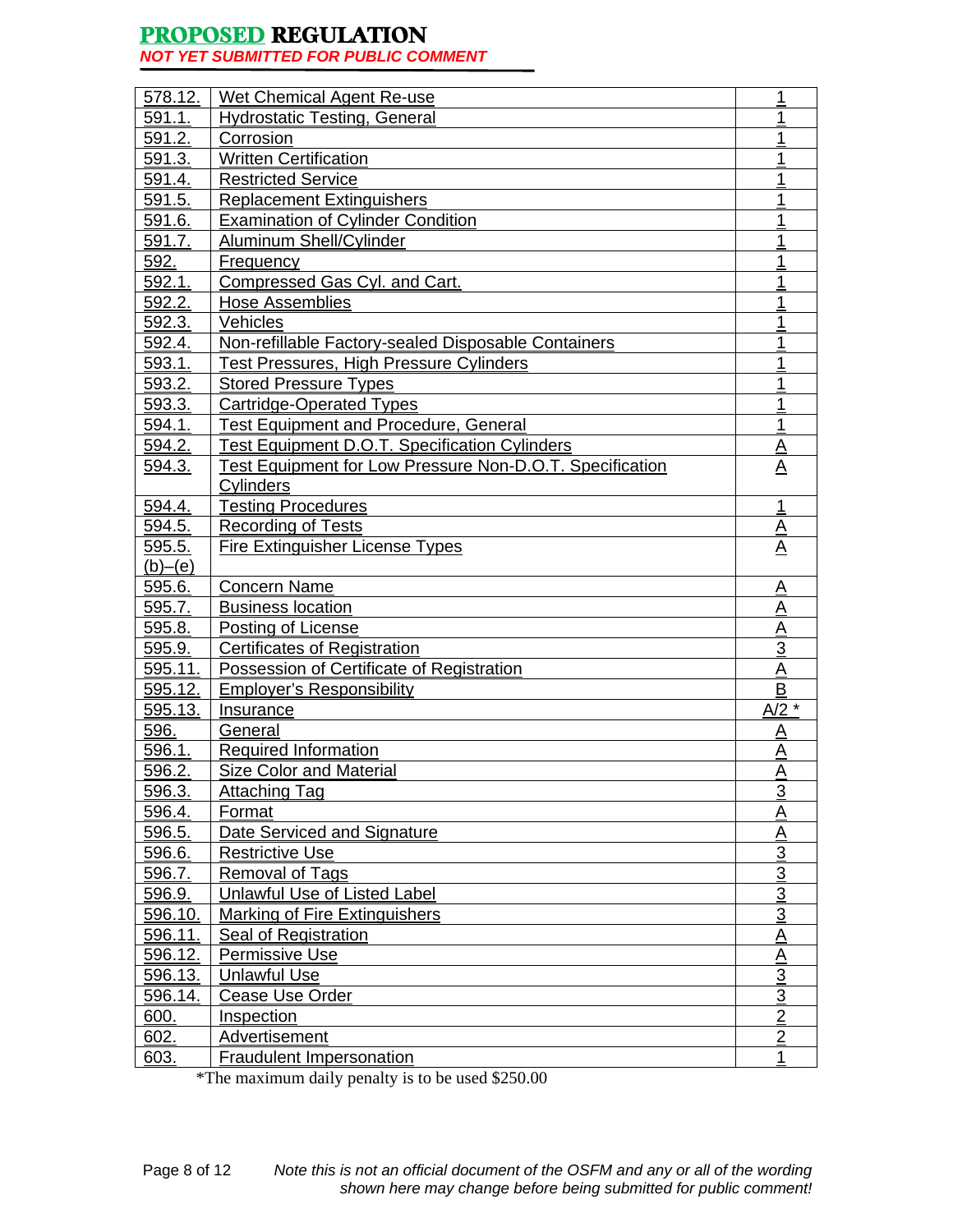# **Chapter 12. Portable Internal Combustion Engine-Driven Pumps Enforcement.**

*CALSAFE Comment***:** 

**Chapter 12 would contain all new language for enforcement that would apply to the various Title 19 programs, such as the fire extinguisher program.** 

# **Article 1. Administrative**

# **1921. Violation of Laws and Regulation**.

(a) The State Fire Marshal or designee may suspend or revoke the company or individual license when it has been determined that the licensee has violated provisions of the Health and Safety Code or the regulation adopted pursuant to Health and Safety Code.

(b) In determining the severity of the suspension the State Fire Marshal or

designee shall consider the following factors:

- (1) The nature and severity of the violation;
- (2) The good or bad faith exhibited by the concern or their employees;
- (3) The history of previous violations;
- (4) The extent to which they have cooperated with the State Fire Marshal or the investigator;
- (5) The extent to which they have mitigated or attempted to mitigate any damage or injury caused by his/her violation;
- (6) Number and type of violations;
- (7) Any factors in extenuation or aggravation related to the violation; and
- (8) Other matters as may be appropriate.

#### *CALSAFE Comment***:**

**This is important information to keep in mind. You have the ability to impact the outcome of the assessment of severity by these different factors. While you cannot change the nature or severity of the violation other than keeping it from happening in the first place, nor the history at the time, you can impact the GOOD or BAD faith exhibited, you can mitigate the damage, you can cooperate with the OSFM. What have you done to correct the situation or what changes have you made to insure it doesn't happen again? How long did it take you to make those changes? Are you sorry that it happened or sorry that you got caught? How cooperative had you been with the OSFM? Are you going in with a fighting mentality or looking at ways to assist their investigation? What have you done to remedy any damage that had been done? Have you taken care of your customer? Have you done the right thing? Do you have a good and documented quality control program in place of yopur employees? You can see there are a number of things you can do that can be taken into consideration.**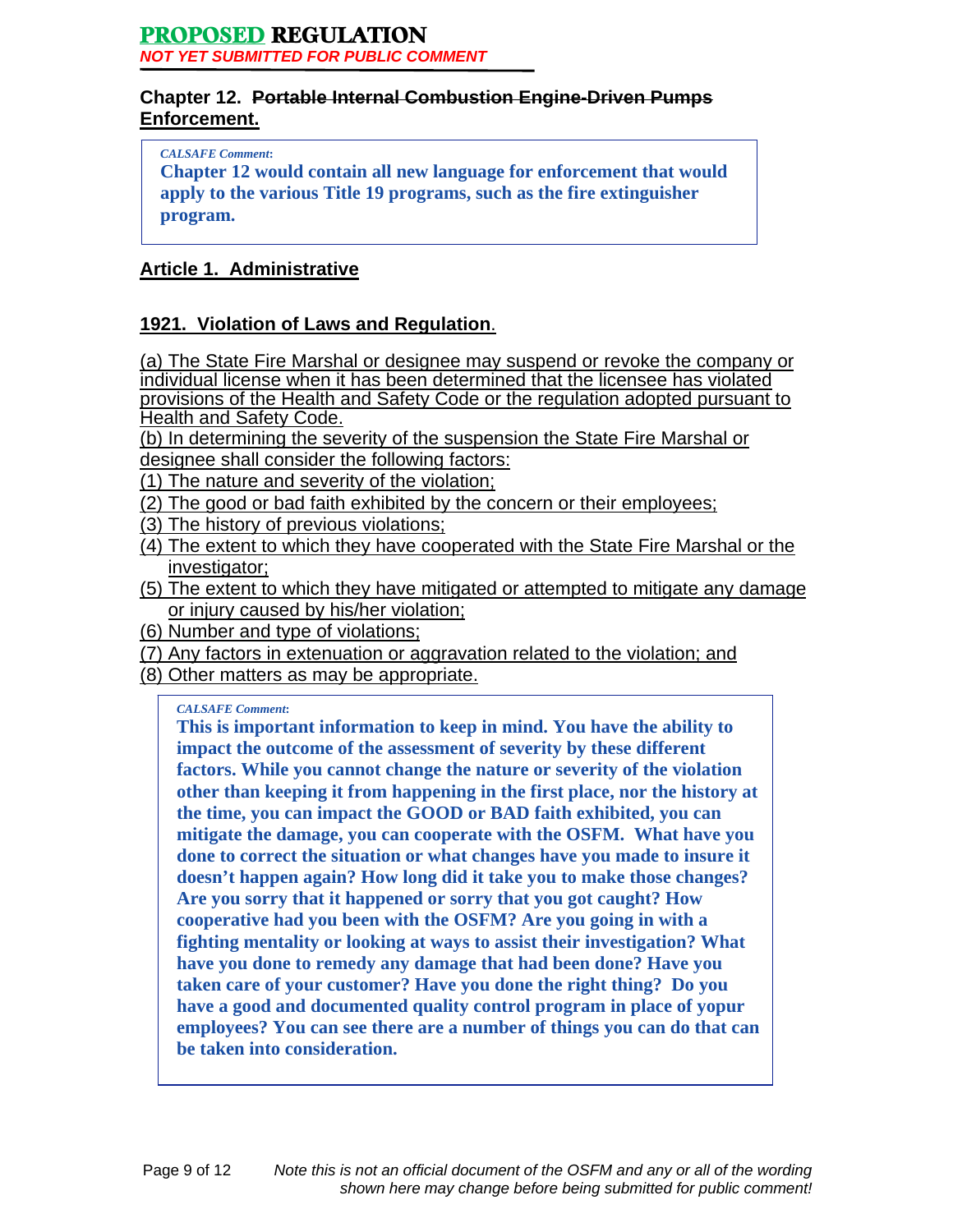# **Article 2. Definitions.**

# **1922.1. "C" Definition.**

(a) Company as used herein means a concern.

## **1922.2. "I" Definition.**

(a) Individual as used herein means Certification of Registration or license holder regulated under Title 19 California Code of Regulation.

# **1922.3. "L" Definition.**

(a) License as used herein means any individual or company regulated under Title 19 California Code of Regulation.

## **Article 3. Enforcement.**

# **1924. General Previsions.**

**1924.1. Notice of Defense.** The State Fire Marshal or designee may issue a notice of defense containing an order to pay an administrative penalty in lieu of suspension. In no event shall the administrative penalty in lieu of suspension be more than \$250.00 per day or exceed \$10,000.00 for each decision. The number of days of suspension shall be determined in accordance with Section 1926. When the number of days of suspension is not listed the suspension shall be determined by the State Fire Marshal or designee.

#### *CALSAFE Comment***:**

**The option to offer a fine (penalty) in lieu of suspension is at the option of the OSFM and they are not obligated to do so. In most cases it is an advantage to them to do so. There are maximums that are in place which cannot exceed \$ 250 a day nor a total \$ 10,000 per decision.** 

**1924.2. Separate Offense.** (a) A person is guilty of a separate offense for each individual violation they commit, or permits to be committed and administrative penalty in lieu of suspension shall be initially assessed at \$150.00 per day. (b) Second and subsequent decision of the same or additional sections are multiplied by the number of occurrences and are assessed at \$250.00 per day.

#### *CALSAFE Comment***:**

**Note: each violation committed is considered a separate offense. So each extinguisher found with a problem and each problem on the extinguisher can be calculated separately. So an extinguisher that was not properly weighed on an annual maintenance found 36 days ago could be assessed at 36 x \$250 = \$9,000 or 36 extinguishers found that was in violation for one day could be the same.**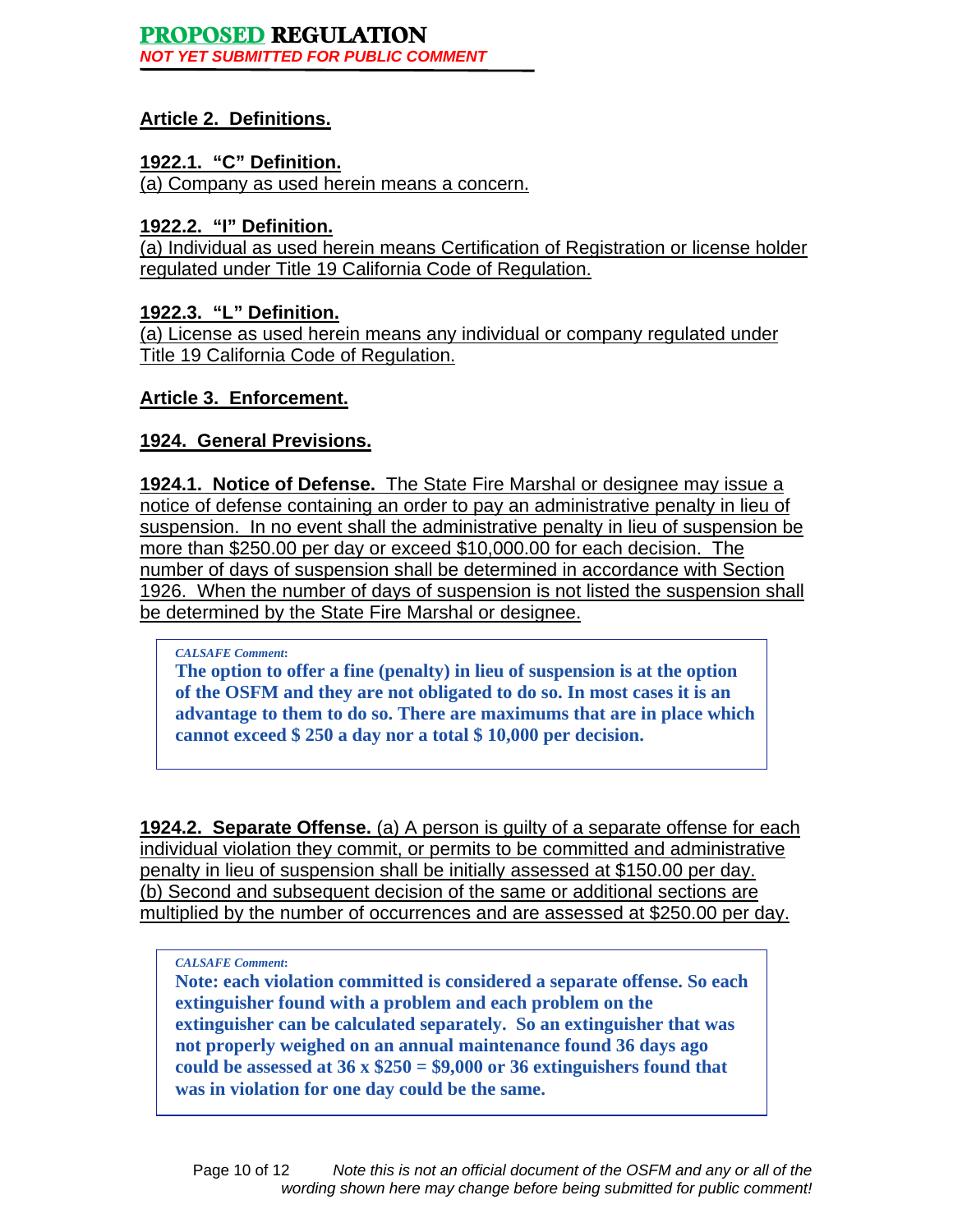**1924.3. Statement of Accusation.** (a) Any person served with a Statement of Accusation and notice of defense may contest the penalty by submitting a written request for a hearing within 15 calendar days of service of the notice of defense. Such hearings shall be conducted pursuant to the Administrative Procedure Act, Chapters 4.5 and 5, commencing with Section 11400 of Part 1 of Division 3 of Title 2 of the Government Code.

(b) In addition to requesting a hearing as described in Subsection (a), the person may, within 15 calendar days of service of the notice of defense, submit a written request for an informal conference with the State Fire Marshal or designee. If a settlement is reached, it shall be binding to both parties and have the same standing as a suspension.

(c) If the Statement of Accusation is affirmed or modified following the informal conference, the person may request a hearing as provided in Subsection (a) within 15 calendar days from the informal conference. The cited person shall not be permitted to request another informal conference.

(d) If the Statement of Accusation is dismissed after the informal conference, the request for a hearing, if any, shall be deemed to be withdrawn.

*CALSAFE Comment***:** 

**These sections describe your rights to a hearing or informal conference. Within 15 days you can either request a hearing or informal conference or of course pay the penalty if one is offered. If the informal conference is requested and a settlement is reached it is binding. Any modification to the statement of accusation after the settlement allows the person to request a hearing but not another informal conference. The settlement as a result of the conference will be handled like a suspension.** 

**1924.4. Submittal of Request for Hearing.** Submittal of a written request for a hearing as provided in Section 1924.3(a), or informal conference as provided in Section 1924.3(b), or both will stay the time period in which to abate the violation.

**1924.5. Failure to Comply with Notice of Defense.** If the written request for a hearing as provided in Section 1924.3(a) or an informal conference as provided in Section 1924.3(b) or both is not submitted within 15 calendar days from service of the notice of defense, the person is deemed to have waived their right to a hearing or an informal conference.

**1924.6. Failure to Pay Fine.** If the person fails to pay the entire administrative penalty within the time allowed, the balance due for the administrative penalty shall be added to the renewal fee for the license and the license shall not be renewed until the fee is paid in full.

**1924.7**. **Request for New License.** A Licensee shall not apply for a new license until the a suspension or administrative penalty is fulfilled.

*CALSAFE Comment***: The rest of these relate to different aspects of the process.**